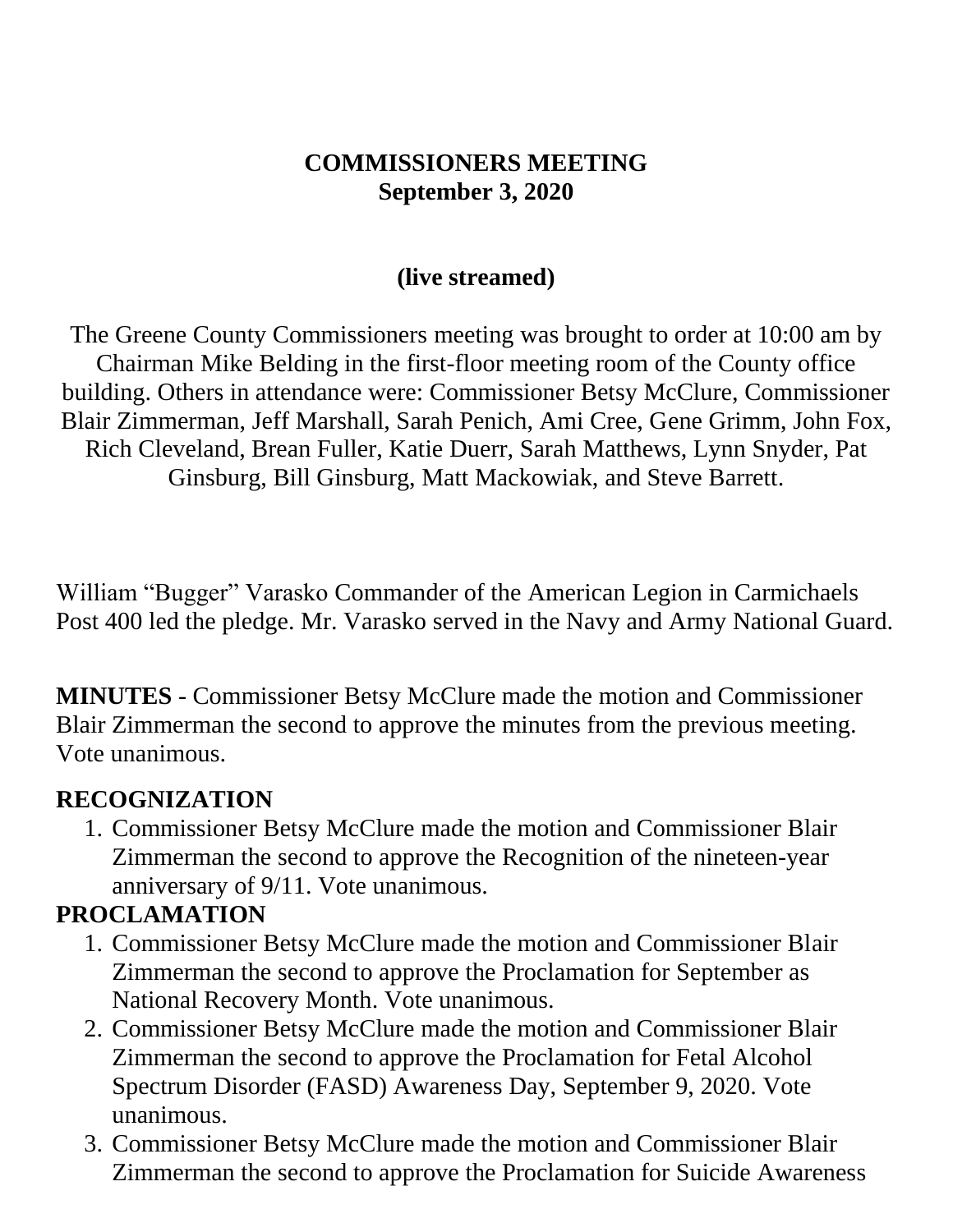and Prevention Month and recognize September 10th as Suicide Prevention Day. Vote unanimous.

# **FINANCE AND ADMINISTRATION**

- 1. Commissioner Betsy McClure made the motion and Commissioner Blair Zimmerman the second to approve Commissioner Michael Belding as a trustee on the Resource Conservation & Development Council. Jeremy Kelly as Commissioner's Alternate. Vote unanimous.
- 2. Commissioner Betsy McClure made the motion and Commissioner Blair Zimmerman the second to approve the removal of John Bokat from the Greene County Planning Commission. Vote unanimous.
- 3. Commissioner Betsy McClure made the motion and Commissioner Blair Zimmerman the second to approve the Agreement between the County of Greene and PICTOMETRY. Price for flight #1 and to have product delivered and useable by 12/30/2020 is \$247,583.14 using CARES funding. Vote unanimous.
- 4. Commissioner Betsy McClure made the motion and Commissioner Blair Zimmerman the second to approve the below allocations to the Waynesburg Lion's Club effective 8/20/2020.
	- a. Contribution to Fall Music Series & Sounds of Summer-\$2,000
	- b. \$25 for 10 weeks for water usage for Farmer's Market-\$250. Vote unanimous.
- 5. Commissioner Betsy McClure made the motion and Commissioner Blair Zimmerman the second to approve the application approval and grant contract for the Jacobs Ferry Road Water Line Extension Project in the amount of \$218,450. Vote unanimous.
- 6. Commissioner Betsy McClure made the motion and Commissioner Blair Zimmerman the second to approve the Professional Services Proposal with the EADS Group for design, bidding, awarding, and construction management for facilities to secure PPE and other county supplies, to ensure social distancing at county facilities and to repair leaking roof at the County Jail. Total Cost \$63,650.00. Effective date 8/21/2020. Vote unanimous.
- 7. Commissioner Betsy McClure made the motion and Commissioner Blair Zimmerman the second to approve the transition from MapInfo to ArcGIS for County GIS data with ESRI for software and GeoDecisions for professional services. Cost will be \$50,086 using CARES funding. Effective date 8/21/2020. Vote unanimous.
- 8. Commissioner Betsy McClure made the motion and Commissioner Blair Zimmerman the second to approve to waive the 2018 and 2019 delinquent taxes on Parcel #17-17-147, lot 37, Teegarden Homes. The Morgan Township Board of Supervisors and Jefferson Morgan School District voted on and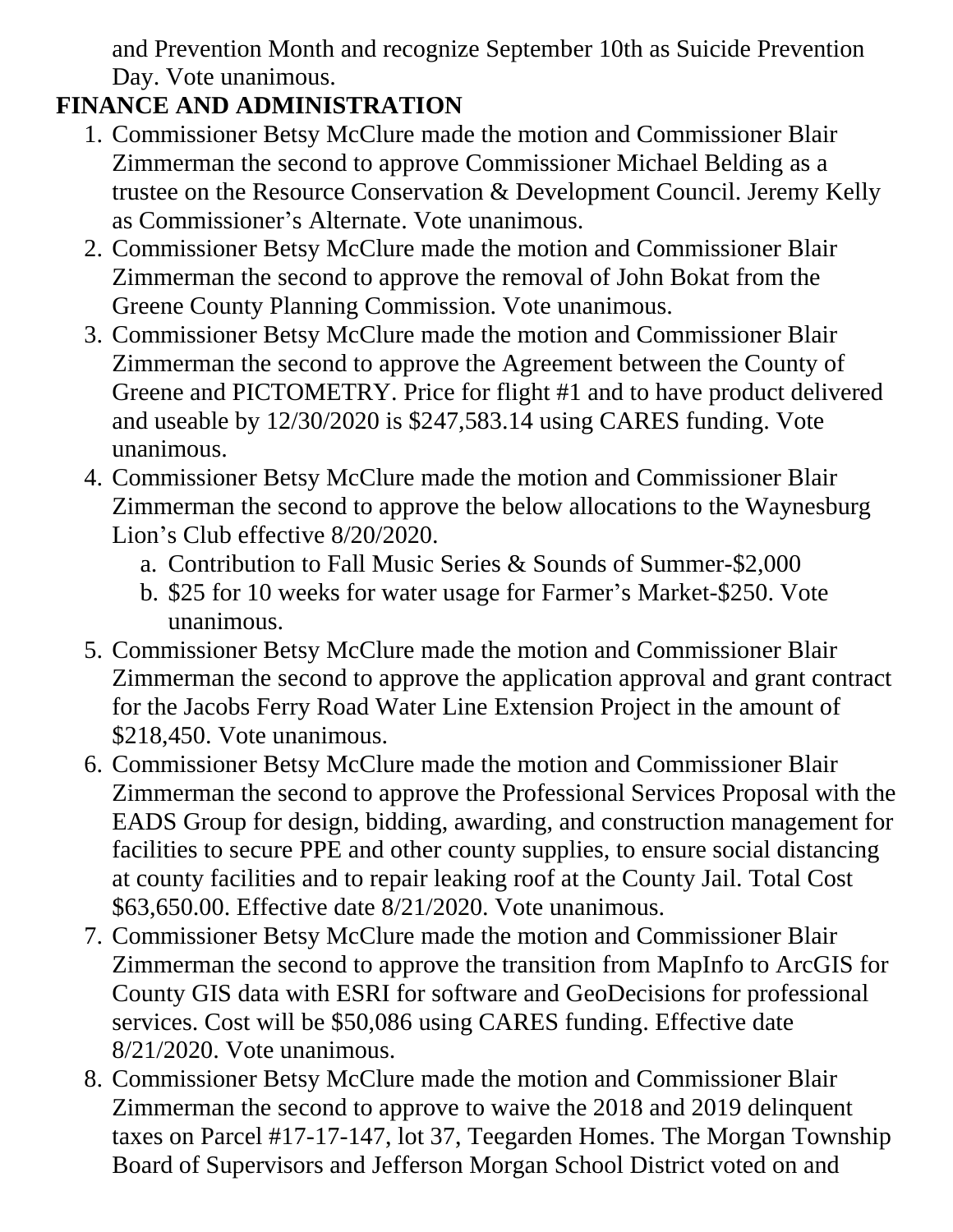Commissioner Betsy McClure made the motion and Commissioner Blair Zimmerman the second to approved this waiver. Vote unanimous.

- 9. Commissioner Betsy McClure made the motion and Commissioner Blair Zimmerman the second to approve the Microix software Agreement between the County of Greene and Abila from 8/25/2020 – 6/14/2021. Total cost is \$22,816.64 using CARES funding. Pending Solicitor approval. Vote unanimous.
- 10. Commissioner Betsy McClure made the motion and Commissioner Blair Zimmerman the second to approve the proposal from Sports and Recreation Associates, LLC for a Pavilion for the Tennis Courts and Memorial to promote social distancing and storage for county equipment. Total cost is \$70,822 using CARES funding. Vote unanimous.

### **CDBG**

- 1.Commissioner Betsy McClure made the motion and Commissioner Blair Zimmerman the second to approve the Professional Service Agreement between the County of Greene and the AMO Environmental Decisions for the Brave Site Water Rehabilitation. Vote unanimous.
- 2.Commissioner Betsy McClure made the motion and Commissioner Blair Zimmerman the second to approve the CDBG-CV Resolution. Vote unanimous.
- 3.Commissioner Betsy McClure made the motion and Commissioner Blair Zimmerman the second to approve the Certification of Completion of a Four-Factor Analysis Completion and Findings Certification. Vote unanimous.
- 4.Commissioner Betsy McClure made the motion and Commissioner Blair Zimmerman the second to approve a motion to Commissioner Betsy McClure made the motion and Commissioner Blair Zimmerman the second to approve an Exempt Status Determination for the Wayne Township Brave Water and Sewage Authority Water Rehabilitation Project and the Maple Alley Sewer Improvement Project. Vote unanimous.
- 5.Commissioner Betsy McClure made the motion and Commissioner Blair Zimmerman the second to approve a motion to Commissioner Betsy McClure made the motion and Commissioner Blair Zimmerman the second to approve an Exempt Status Determination for the Franklin Township Whites Ridge Road Water Line Extension Project. Vote unanimous.

## **COUNTY DEVELOPMENT**

1. Commissioner Betsy McClure made the motion and Commissioner Blair Zimmerman the second to approve the Governing Bodies' Authorizing Resolution for a project under the Strategic Management Planning Program for a 5-year Financial Management and Economic Development Plan. Effective August 19, 2020. Vote unanimous.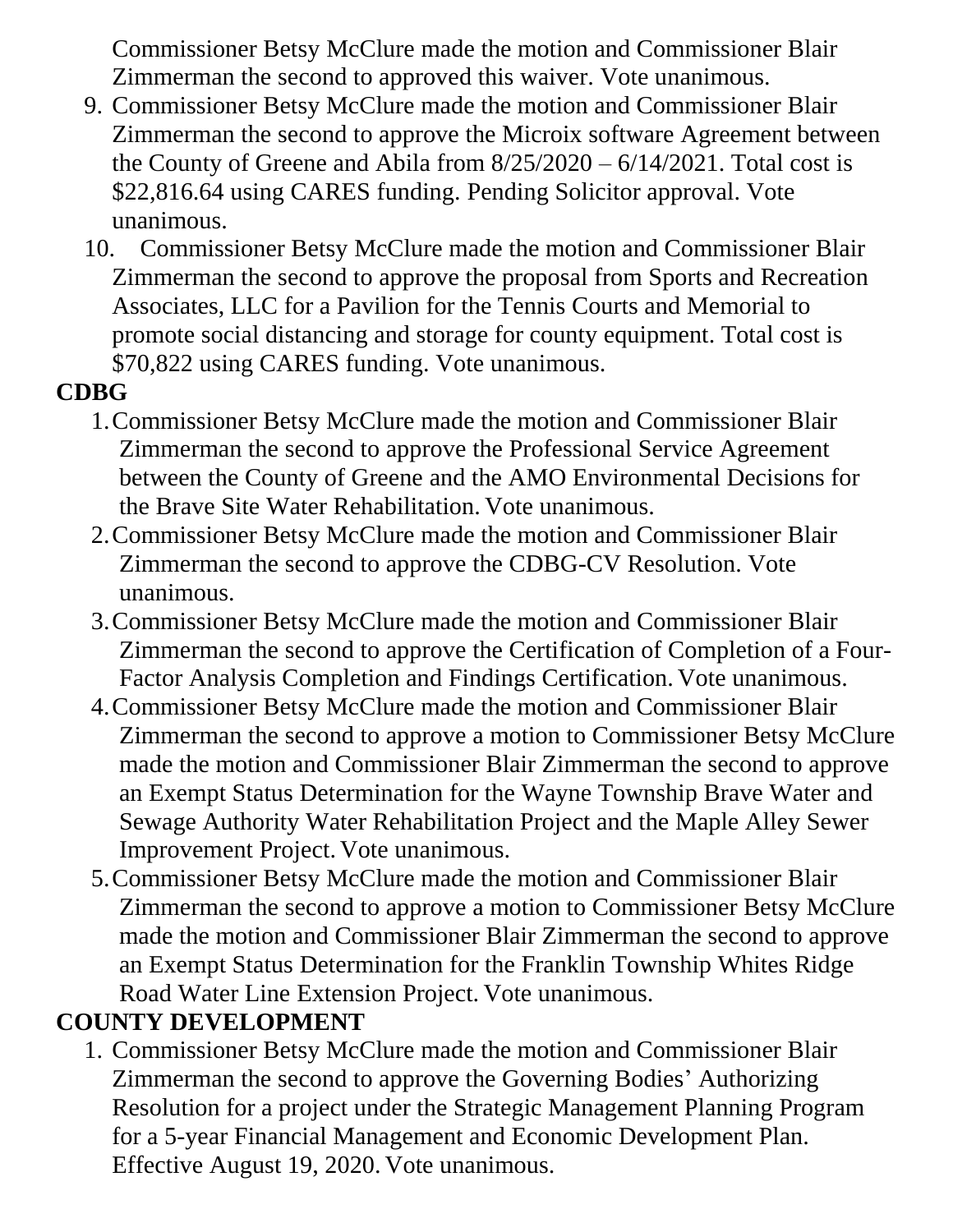### **CYS**

- 1. Commissioner Betsy McClure made the motion and Commissioner Blair Zimmerman the second to approve the renewal Zach Mesher's contract. Effective August 19, 2020. Rate of \$65/hour on an as needed basis. Vote unanimous.
- 2. Commissioner Betsy McClure made the motion and Commissioner Blair Zimmerman the second to approve the FY 20/21 Implementation Plan and the FY 21/22 Needs Based Budget Plan in the amount of \$1,581,755. Effective 8/31/2020. Vote unanimous.
- 3. Commissioner Betsy McClure made the motion and Commissioner Blair Zimmerman the second to approve the following contracts:
	- a) FY 2020-21 Blueprints for Independent Living Services for a rate of \$107.50 per day.
	- b) FY 2020-21 Adoption Connection, PA for a rate of \$71.05 per day.
	- c) FY 2020-21 Diakon Lutheran Services for a rate range between \$50.05 \$99.65 per day depending on level of care provided.
	- d) FY 2020-21 Keystone Adolescent Center for a rate range between \$78 \$296 per day depending on level of care provided. Vote unanimous.

#### **DRUG AND ALCOHOL**

- 1. Commissioner Betsy McClure made the motion and Commissioner Blair Zimmerman the second to approve the FY 19-20 Drug and Alcohol Final Expenditures Report. Report signed 8/27/2020 for the report due 8/31/2020. Vote unanimous.
- 2. Commissioner Betsy McClure made the motion and Commissioner Blair Zimmerman the second to approve the FY 20-21 Contract with Another Way Inc. not to exceed \$5,000. Vote unanimous.

## **HUMAN SERVICES**

1. Commissioner Betsy McClure made the motion and Commissioner Blair Zimmerman the second to approve the Medical Assistance Transportation Final Expenditures Report. Report signed 8/27/2020 for the report due 8/31/2020. Vote unanimous.

#### **IT**

1. Commissioner Betsy McClure made the motion and Commissioner Blair Zimmerman the second to approve the Purchase Quote with AEC Group for Hardware and Software to increase the County's computer storage capacity. Total cost is \$133,542.65 this amount is covered the CARES Funding. Effective 8/20/2020. Vote unanimous.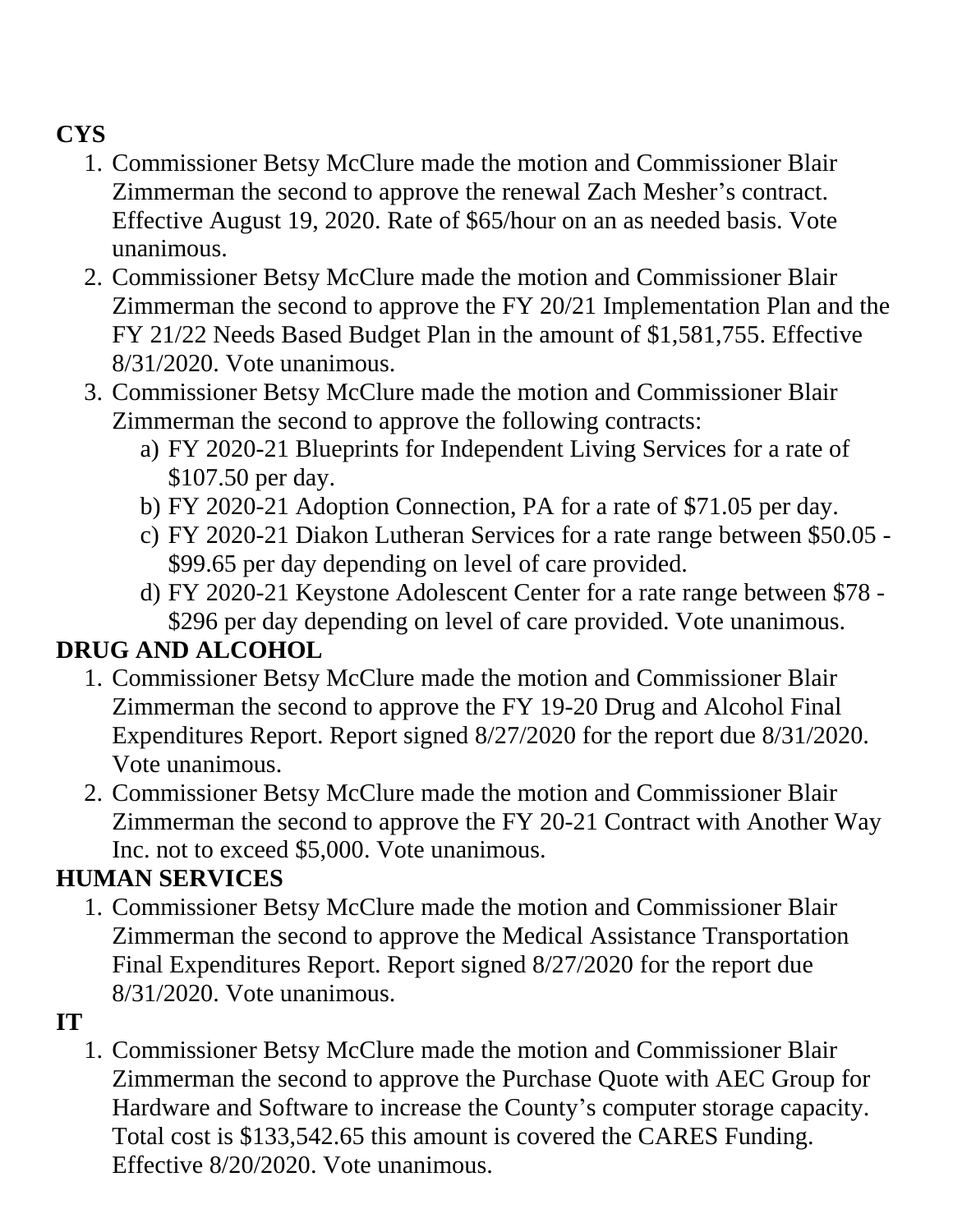### **PARKS AND RECREATION**

- 1. Commissioner Betsy McClure made the motion and Commissioner Blair Zimmerman the second to approve the Internship Agreement between the County of Greene and California University of Pennsylvania. Vote unanimous.
- 2. Commissioner Betsy McClure made the motion and Commissioner Blair Zimmerman the second to approve the Request for Proposal for the Wisecarver Reservoir Recreation Area Master Site Plan. Vote unanimous.

# **TAX CLAIM**

1. Commissioner Betsy McClure made the motion and Commissioner Blair Zimmerman the second to approve the exon of taxes for 47 trailers listed on the correspondence from the Tax Claim Office, if Commissioner Betsy McClure made the motion and Commissioner Blair Zimmerman the second to approved by municipalities and School Districts. These trailers no longer exist. Vote unanimous.

### **SHERIFF**

1. Commissioner Betsy McClure made the motion and Commissioner Blair Zimmerman the second to approve a commitment letter that the County of Greene is committing to the Region 13 K-9 program. Vote unanimous.

## **ANNOUNCEMENT**

Scott Kelly to discuss the 2021 Budget.

## **NOTICES**

- 1. Robert Patterson submitted a GP-3 application to the PA DEP to remove gravel bars and stabilize a few stream banks to alleviate flooding.
- 2. CNX is providing notification to the board regarding CNX's request to the PA DAP Air Quality Program to obtain a General Plan Approval and Operating Permit (GP5a) for their natural gas wellpad (RHL-31) located in Richhill Township, Greene County.
- 3. Equitrans L.P. applied for a Chapter 105 General Permit (GP-5, GP-8) for the H-111 Compliance Project located in Whiteley Township.
- 4. Platinum Fluid Solutions, LLC plans to permit and operate a produced fluid storage facility, the Kirby Produced Fluid Storage Facility. Located at 1680 Kirby Road, Whiteley PA.
- 5. CNX Resources Corporation has offset wells for which depths are unknown, and therefore it must be presumed that they may penetrate the zone of hydraulic fracturing influence for the proposed RHL71 gas well located in Richhill Township.